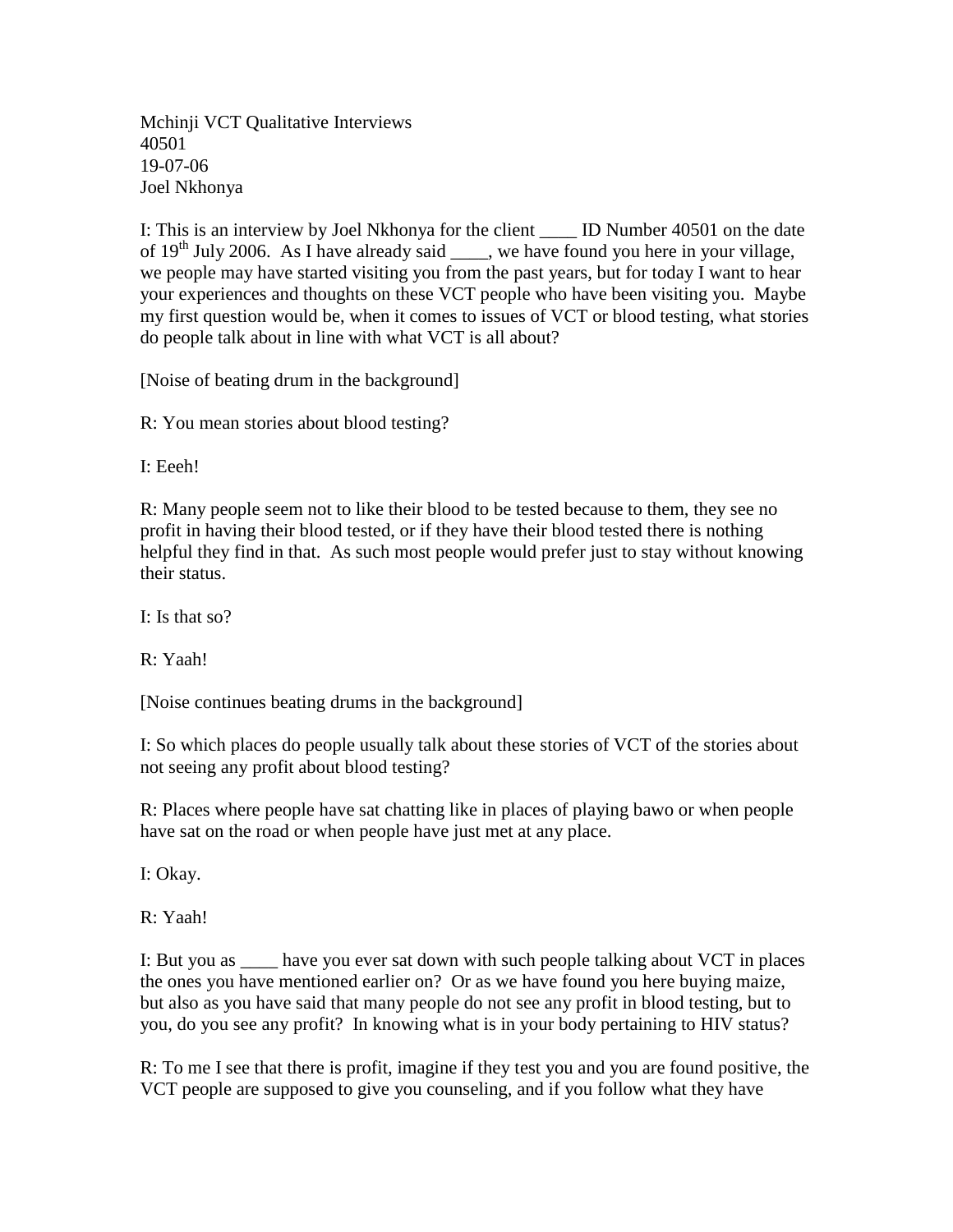counseled you on, you can live a long life. And when I chat with people I do tell them just as I am talking with you.

I: Thank you.

[Someone interrupts and talks to the respondent asking the respondent of the whereabouts of  $\qquad$  ]

I: But in the past it would happen that when the VCT people came, they could collect your blood and go with it to the hospital either in Mchinji or Lilongwe and the results could come after a considerable amount of time has elapsed, but I can imagine that is it last month or this month at the beginning or the two past months the VCT people came to test your blood and I hope the results were told to you on the same day. What is the difference between hearing the results on the same day or hearing the results after some days, which one is good according to you?

R: Aaee! To me it's the same as far as they tell you what is in your body.

I: Indeed?

R: Indeed.

[Child interrupts the respondent and the respondent responds "I am busy with the VCT people"]

I: So you say there is no difference between knowing your results instantly or later?

R: No there is no difference.

I: Okay! Now when you see people talking of either being tested or not testing their blood, can you give or suggest some of the reasons why they feel blood testing has no use or it's a wastage of time?

R: The reasons they give according to them, they say the type of counseling which they can get upon being tested positive cannot help them, as such they can be living in that worrisome situation, and so to avoid living in that worrisome situation they avoid blood testing and just stay. Secondly, as you know in a family you are two people, husband and wife, and it can happen that as a husband I adhere to the counseling given. But imagine my wife is found positive she will go to her home to her parents. And in most cases here, people believe it's a man who contracts the virus. This belief is mainly due to unwise thinking of many people that the only person who contracts the disease in a family is a man and not a woman. It also follows that as my wife goes to her home and tells her parents that she is positive, they too cannot belief that their daughter is equally responsible when it comes to contracting the HIV virus in a family. This can bring separation between the parents from the male side and the female side. And the parents of my wife can facilitate chaos in our family and even divorce. So this kind of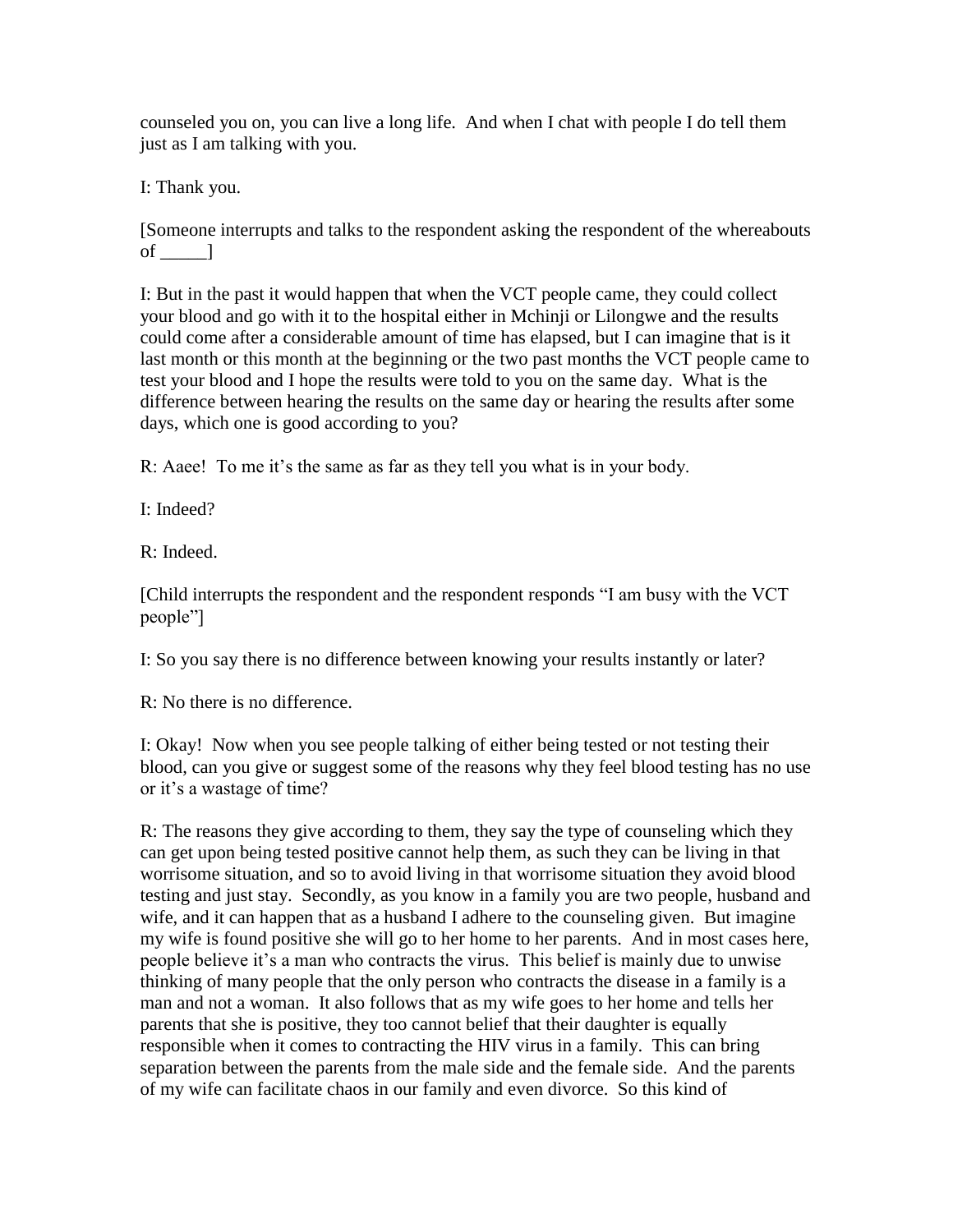understanding makes many people not to go for blood test as the end results is chaos in a family leading to unpeaceful marriage life or even divorce in some cases. Not only that, there are some wives who are not courageous enough, especially when they have been tested and they have been found positive, they talk of drinking poison to kill themselves.

I: Just because they have been found with the disease?

R: Eya-a! Because they have been found with the kachilombo [Chichewa for HIV]. This is mainly as they recall and figure out some people who were diagnosed HIV positive and looking at the suffering they underwent and so resort to taking termic so that they avoid undergoing such kind of sufferings. And am saying this from what my wife says, am telling you my wife says all this that once she is tested positive she can exactly take poison and die. Now because of being afraid of such things like what my wife says to take poison upon being tested positive, that's why many people are afraid of going for HIV testing.

I: I can now understand now why people may not go for HIV test.

R: Eya-a.

I: Now when these VCT people came in 2004, I don't know whether you got tested.

R: No I did not.

I: But when they came for the second time, did you try to get tested?

R: Yes I accepted to be tested and I was found positive.

I: Okay! (…..) Now did your wife accept to be counseled together upon you as a husband being found with kachilombo?

R: She did not accept, and am the one who even told the counselors not to counsel us together. I did this because I know the temper of my wife and as I care for her life.

I: Okay! Is your wife one of such women who can opt for poison when she hears of her results being positive?

R: Yes, she is one of such women. She is gets carried with such news and with her temper she can take termic.

I: But when people usually think that it's a man only who can bring the kachilombo in a family, I think in my opinion that maybe that its not very true, because if we can ask, is it true that its only a man who desires to have sex or sexual intercourse in a family?

R: That is what am saying that this is what people say, but it is not true that things are always like that that the man is the one always responsible for the virus in a family. But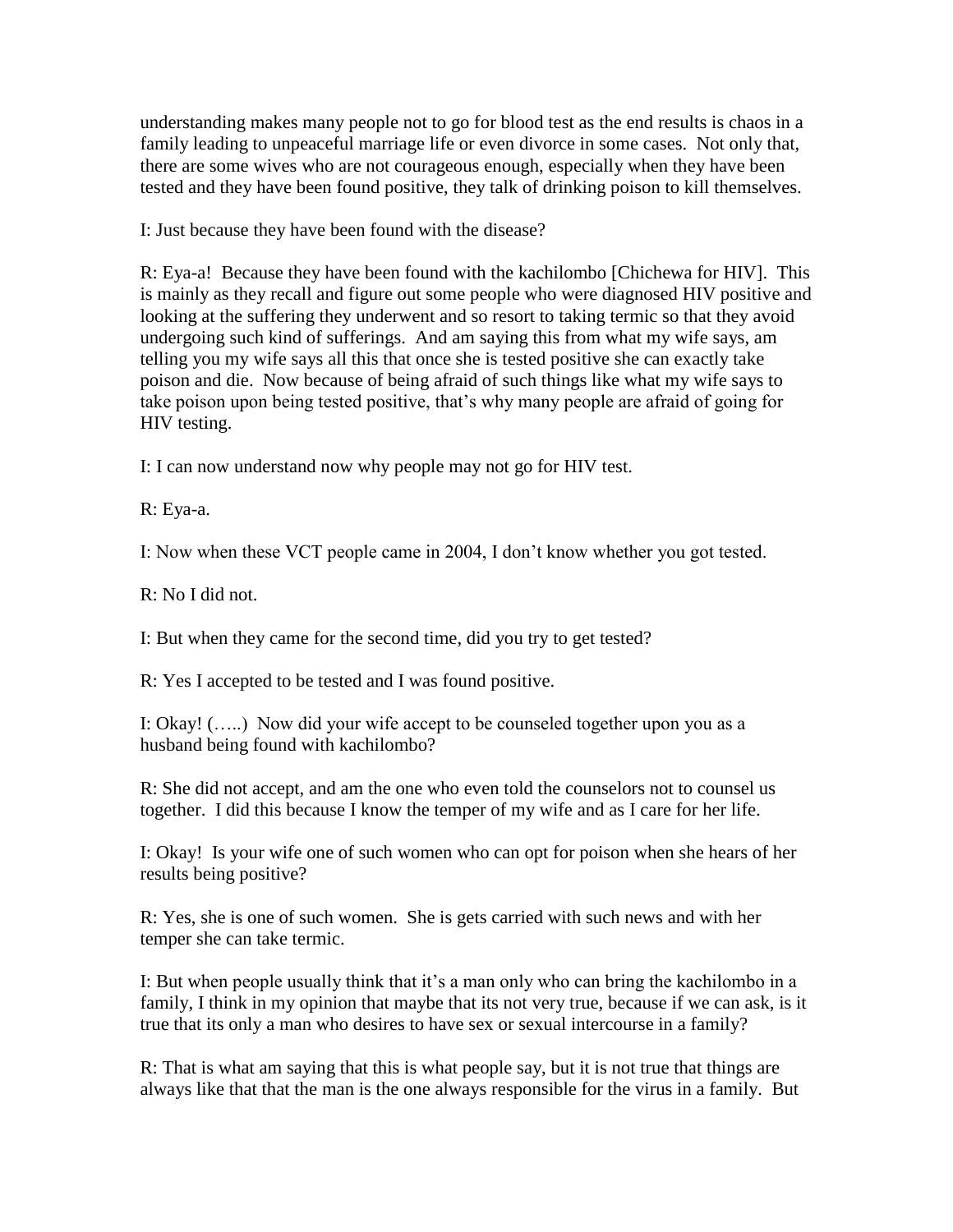you should understand that village wisdom people think it's mostly a man who contracts the virus in a family and gives it to his wife. Another example is when people marry and are not bearing children, the big part of the story of the blame for not bearing children is heaped on the man, that he is the one who is infertile.

I: Is that so?

R: So it is, just as they may blame a man that he is the one who is infertile, so it is true to also blame him that he is the one responsible for bringing the virus in the house. But this again is not true but as I have already said, that this is because of little wisdom by village people that's why they conclude of a man being responsible always.

I: Now when these VCT people came for the second time and when you told your wife that they have found you so and so what was her reaction or response?

R: I did not share the results with my wife because I know her thoughts as I told you earlier on that she can ready do that.

I: Okay, so you did that because you care for her life, that if I tell her she may take poison.

R: Yes I know her that's it.

I: Okay thank you. But when you heard the results that you are positive, and that especially many people are afraid of hearing that they are positive, or even some of us who are working just as am interviewing you, I have gone twice but it was not easy to decide to go for testing. Especially that moment when you are waiting for the results

[Sound of a cow in the background]

I: Yes you might have been counseled in the first place, such as want to you accept the results either if they are positive or negative? But when now they tell you, how did you in your case feel in the heart when you heard you are positive?

(Respondent goes to attend to some customers as we found him buying maize during the interview)

R: But as for me when I heard the results, there was nothing which surprised me. Or even the one who was testing my blood, I told him that am brave, I have a heart of a man. And as far as I'm born then am ready to meet anything. So the time when I was asked whether am ready to hear my results, I responded vigorously and courageously that I am ready to hear the results. This is because I had no worries and that the VCT people will counsel me and thereafter just follow what I have been counseled.

I: Yes, yes okay!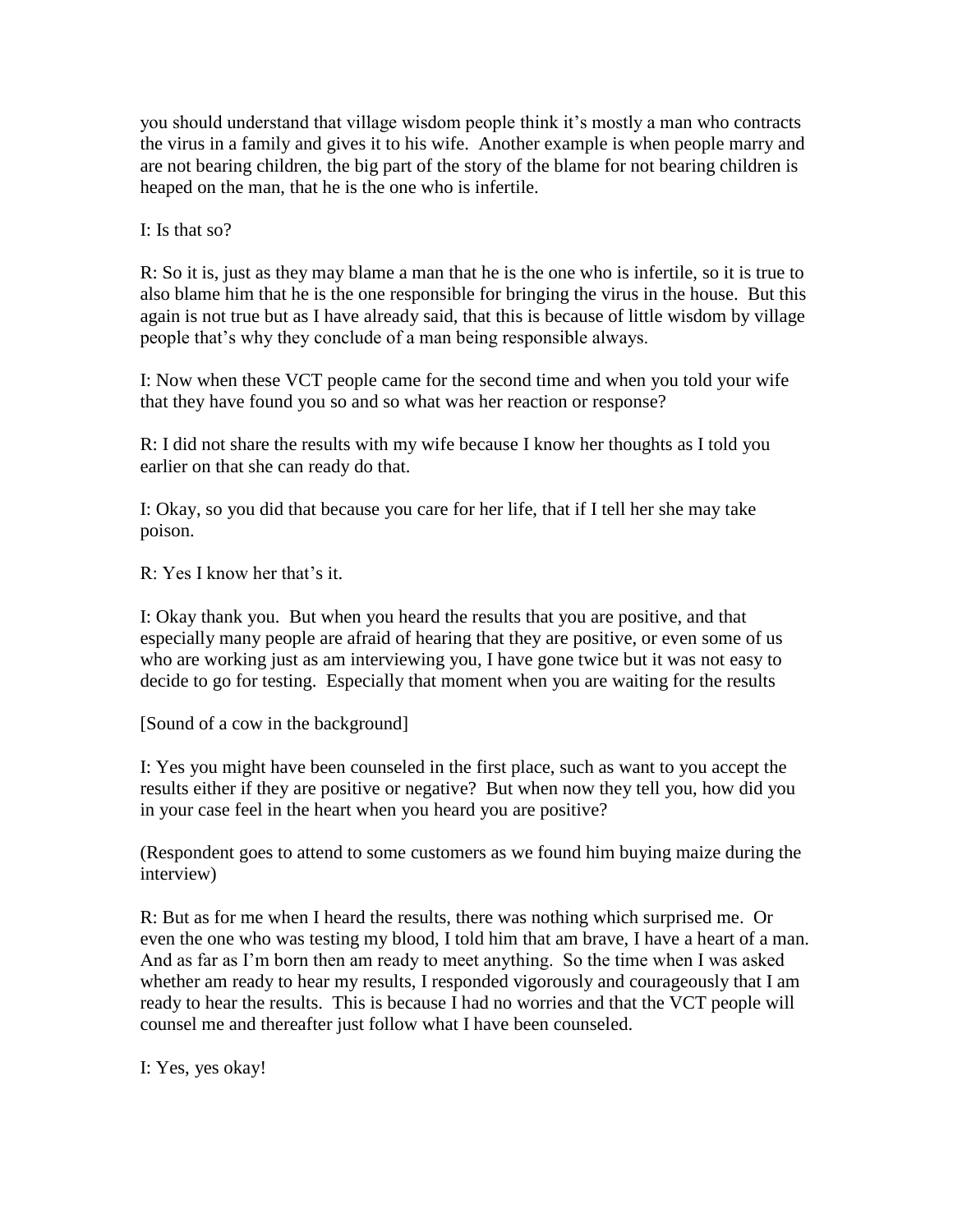R: Secondly, I that if they find me positive, I may have that chance of being given a document to access drugs. And that letter shall assist me when I go to the hospital when I become sick and doctors shall not have problems to recognize me and help me accordingly as doctors shall know my HIV status.

I: Yah!

R: As such I had no any worry to tell them that am ready to hear the results.

I: Okay, so if I may ask whether the counseling before you were tested and after being tested, were these counseling helpful to you?

R: Yeees the counseling was helpful, but I see it that the counseling was here and there [Chichewa: patalipatah] not deep enough. They did not counsel me the way counseling should be done. For example a person wants to be counseled, but instead the counselors were posing a lot of questions demanding me again to answer.

I: Was that so?

R: Yes, as such if they keep on asking me questions like what do you think should be done? It means am not being counseled by them, but rather counseling myself. Especially when the VCT people posed questions like, what ways do you think will you be following after knowing your status of HIV positive?

I: Indeed?

R: Now can you call that counseling if they keep on asking you questions? Is that giving counseling or questioning?

I: Okay!

R: So I saw that they were asking me and not counseling me. As such although later they did counsel me but I was not very much touched.

I: Okay!

[Noise of drum in the background continues]

R: Me myself I believe that people who give counseling should not pose a lot of questions in the process of counseling.

I: Ya ya ya!

R: So they should try to minimize the questions.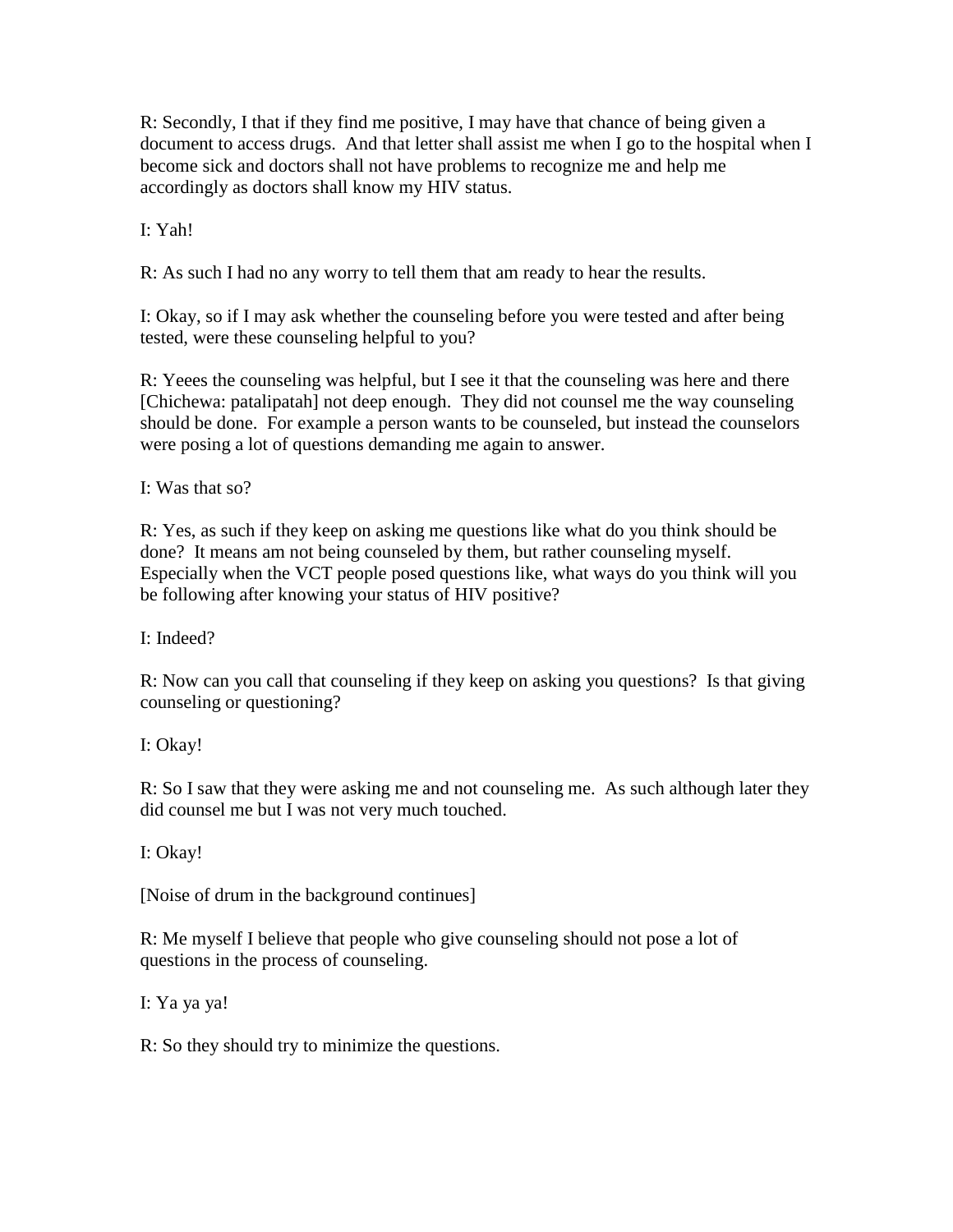I: So let me take you back. In your case for the very first time when you were not used or when you heard of the VCT people for the first time that they are coming, how did you chat with them especially in 19- (…) or 2004 when you heard that these people have come from boma.

R: I chatted with them in very open terms, there is not even a day I can remember when I failed to chat with them. I could really talk to them openly.

I: Okay.

R: Eeh!

I: Thank you!

R: Indeed!

I: But now when you compare in the year 2004 up to date 2006. What are the sayings of people about blood testing? Are you seeing any change in their stories when they chat about VCT? Especially the conceptions people had about AIDS or VCT in 2004 up to now 2006 with reference to your village here.

R: It is all the same. No change at all.

I: Okay. As you have said already many people do not go for HIV test for many reasons, for instance here at [Village], you have said people usually are afraid of knowing their status because of what they saw to their friends who were diagnosed positive especially the sufferings they underwent as a result of having the kachilombo. What signs or symptoms do people here in your village see to conclude that someone has AIDS even if she/he has not publicly declared his status, especially this is taken as a private issue?

R: Many signs and symptoms are shown especially getting thin and pulling out of hair.

I: Okay.

R: Eeh!

I: But nowadays when you go in hospitals or in wards of hospitals TB Is also having the same or similar signs and symptoms to some extent. So how do you differentiate between AIDS signs and TB signs in this case?

R: You can't differentiate by just looking with your eyes.

I: But when it comes to the issue of discrimination on condition that someone has AIDS or HIV since TB can also have similar signs, what happens here in this village?

R: Can you ask again there I have not understood your question.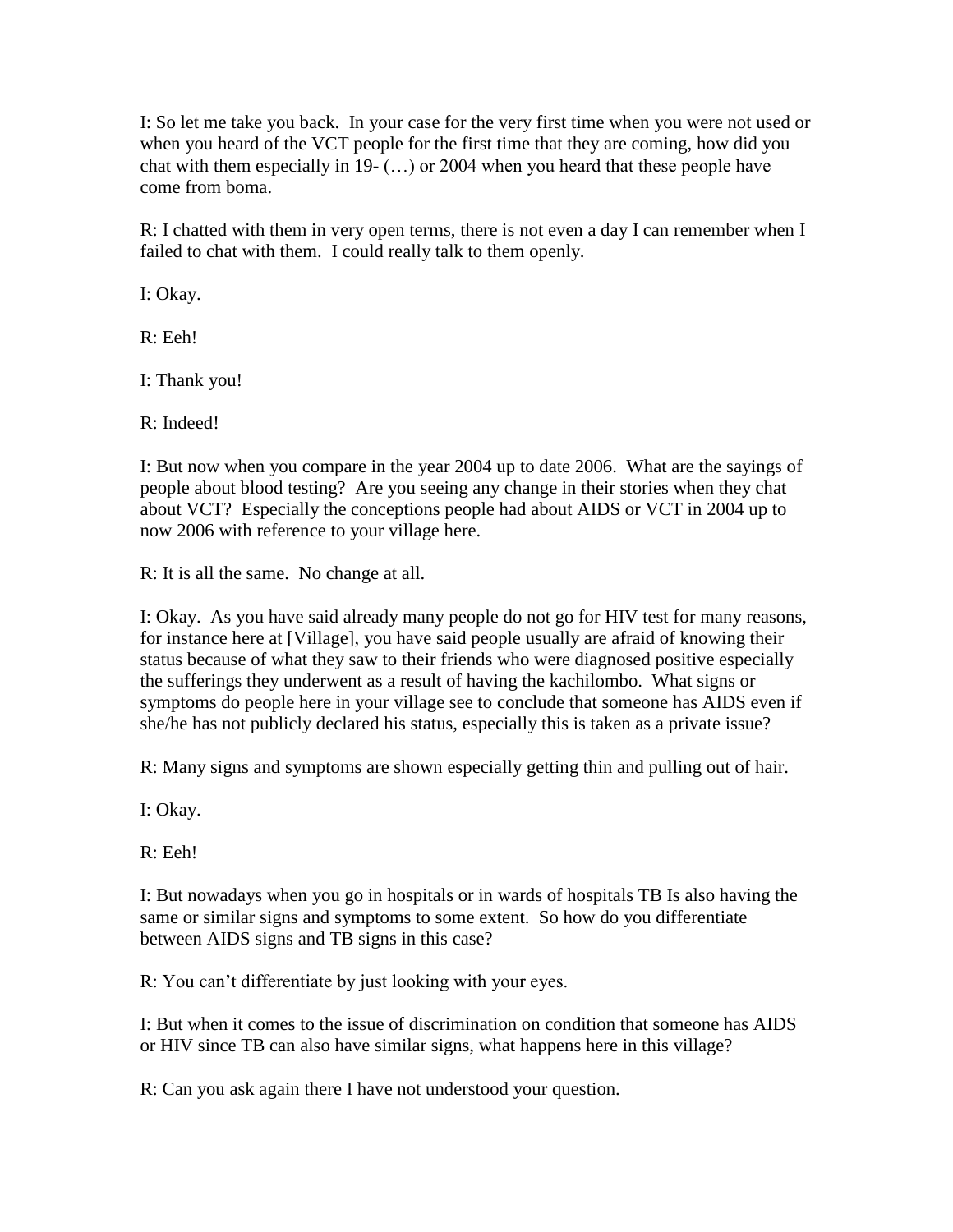I: Am saying some people may see signs like coughing or getting thin as you have said.

R: Yes. Eeh!

I: But there are other diseases –

R: Which may have similar signs and symptoms.

I: But here now in spite of other disease having similar symptoms, what signs do people attribute to AIDS alone and not TB or other diseases?

R: But it's not common for people from a big cough [TB] who go to the hospital.

I: So you are saying it's not common?

R: As such since it's not common for people to suffer from TB here, that's why if we see such signs as becoming thin or pulling of hair we conclude that he/she has the disease.

I: Okay.

R: Eee!

I: People, I mean we get encouragement or courage in different ways. So let me ask you whether you do pray or not?

R: No, I don't pray.

I: But now for those who pray here in your village has pastors in addition to the government people what do they say about the disease AIDS or what type of advice do people get from such churches or religious gatherings?

R: On that I can't say anything just because I don't go to the church.

I: Okay.

R: Yes, otherwise I will be lying.

I: But for you as a village head, but also as someone who has friends, brothers and sisters. Have you ever shared your experiences of the VCT people that they found you positive to the above mentioned people? Or any best friend that for me my status is so so?

R: Okay, what happens is that I can tell people that I was found positive but they refuse thinking I am just saying.

I: Okay.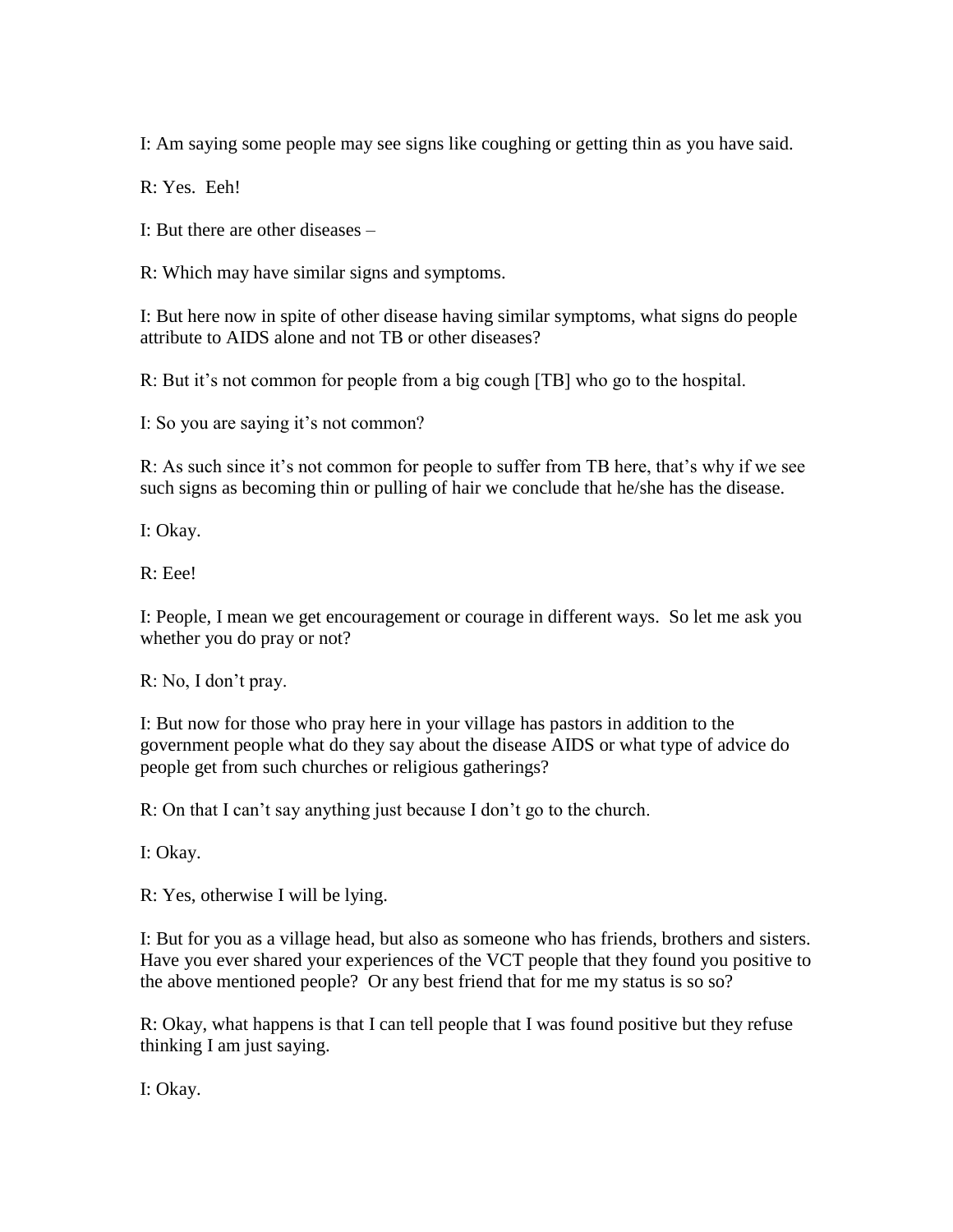R: And as I have already told you that am a courageous man am open to everyone whom I meet to tell him/her of my HIV positive status.

I: So its people whom you tell your HIV positive status who refuse and take it a joke.

R: Eya-a-ah.

I: Okay. I think from your story it's a long time that we Malawians should learn to be opened public to talk about these issues so that when one is open enough to talk to the public about his/her status we should be able to listen to him.

R: Eya-a-ah.

(Respondent goes out to attend to some other customers giving change and apologizes that we going to be stopping here and there in the interview)

[Noise of someone like a tin smith continues in the background as the respondent continues to attend to the customer. One man asks the respondent as to how he too wants to be interviewed? Respondent replies today it's my day to be interviewed wait for your day when these interviewers gonna come to your house]

I: So do you know anybody don't mention a name in this village whose results are like yours.

R: No I don't know.

I: There is no one?

[Someone laughs in the background outside the house I was with the respondent for the interview took place inside the house but with an open door, people passing outside and people coming to sell their maize]

R: There is no one as far as I can remember.

I: But do you know anybody whom you are together in this VCT study especially their lifestyle. How were their lifestyle before meeting the VCT people and how are their life after meeting the VCT people. Do you see any change in terms of their sexual behavior?

R: No there is no any change.

I: Not at all?

R: Not.

[Someone laughs in the background outside the house]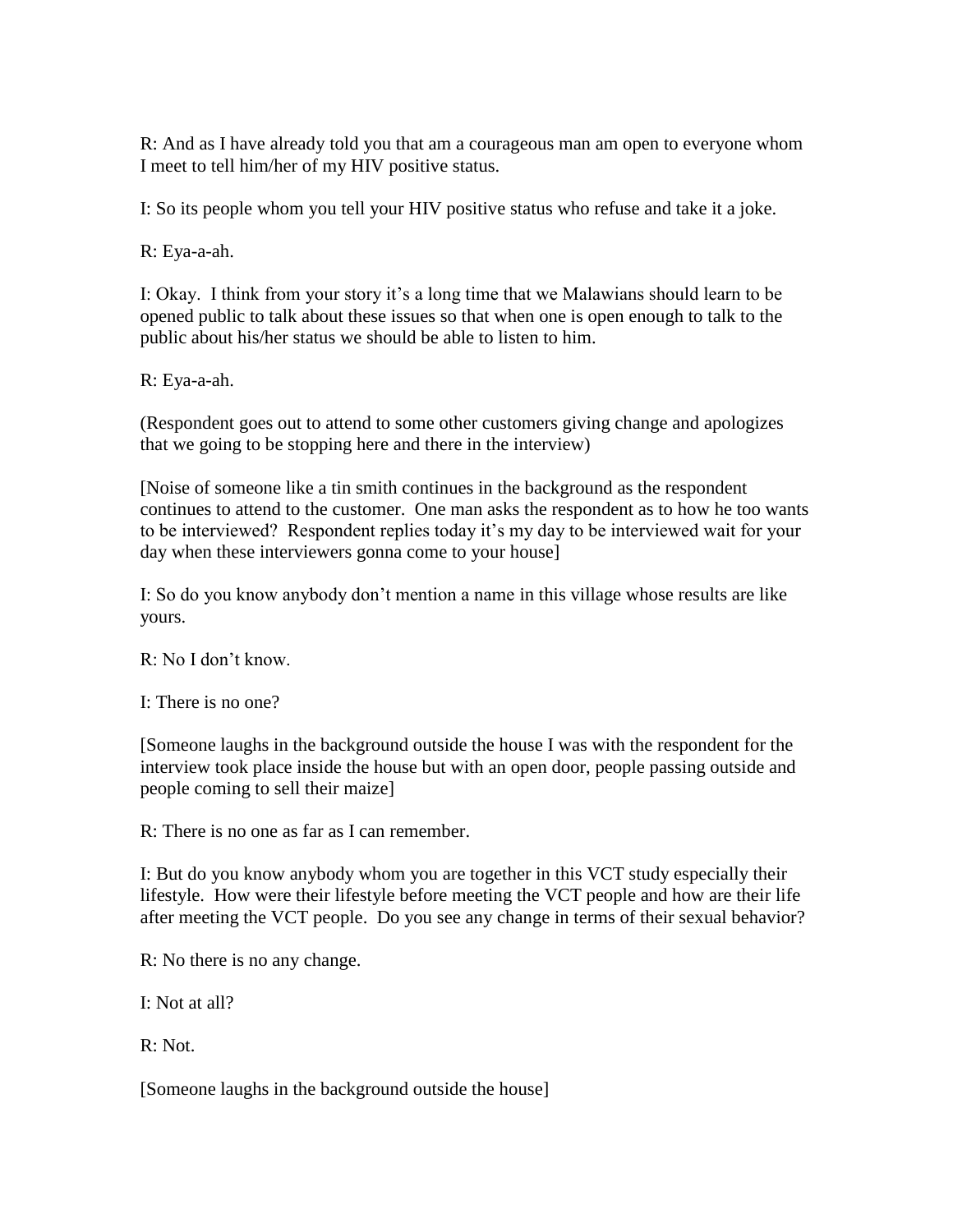I: As I can remember in the beginning you said, your wife is not very open to discuss the issues pertaining to VCT or AIDS do you think this applies also in some families to other people's wives or families?

R: Yes, I have said such experiences are there in other families and am saying what I discuss with other people. So if other people also discuss such issues like this, it means they too face same problems with their spouses.

I: It means these problems are there in other families.

R: Yes, it means they are there.

I: But does it happen also that in other families, a man being scared of VCT while the wife being courageous to go for VCT? Or maybe its always women who are not courageous to undergo VCT and thereafter hear the results.

R: To say the truth I have never heard someone saying my wife is courageous when it comes to deciding about going for VCT. And usually when its men discuss these issues it's like we have the same knowledge that wives do not like to go for VCT because wives are not courageous enough to withstand the results.

I: Okay!

R: So it seem it's only us men so far who are courageous when it comes to decision making on going for VCT.

I: Okay! Can you suggest any reason why maybe women do not have powers to make decisions in families?

R: It goes back again to the belief of many people which advocates that a man has more powers in a family than a woman. And to me I see that this belief is the one which is still in people's minds working at its best, and many do not even understand that there is gender this time.

I: Okay! So the gender issue are not yet root in people's minds and thinking.

R: Not at all, not rooted.

I: Do they still take gender issues as jokes or someone not applicable to them?

R: Mmm! Yaa!

I: So they still believe that a man has more powers than a woman in spite of gender.

R: Eya-ah!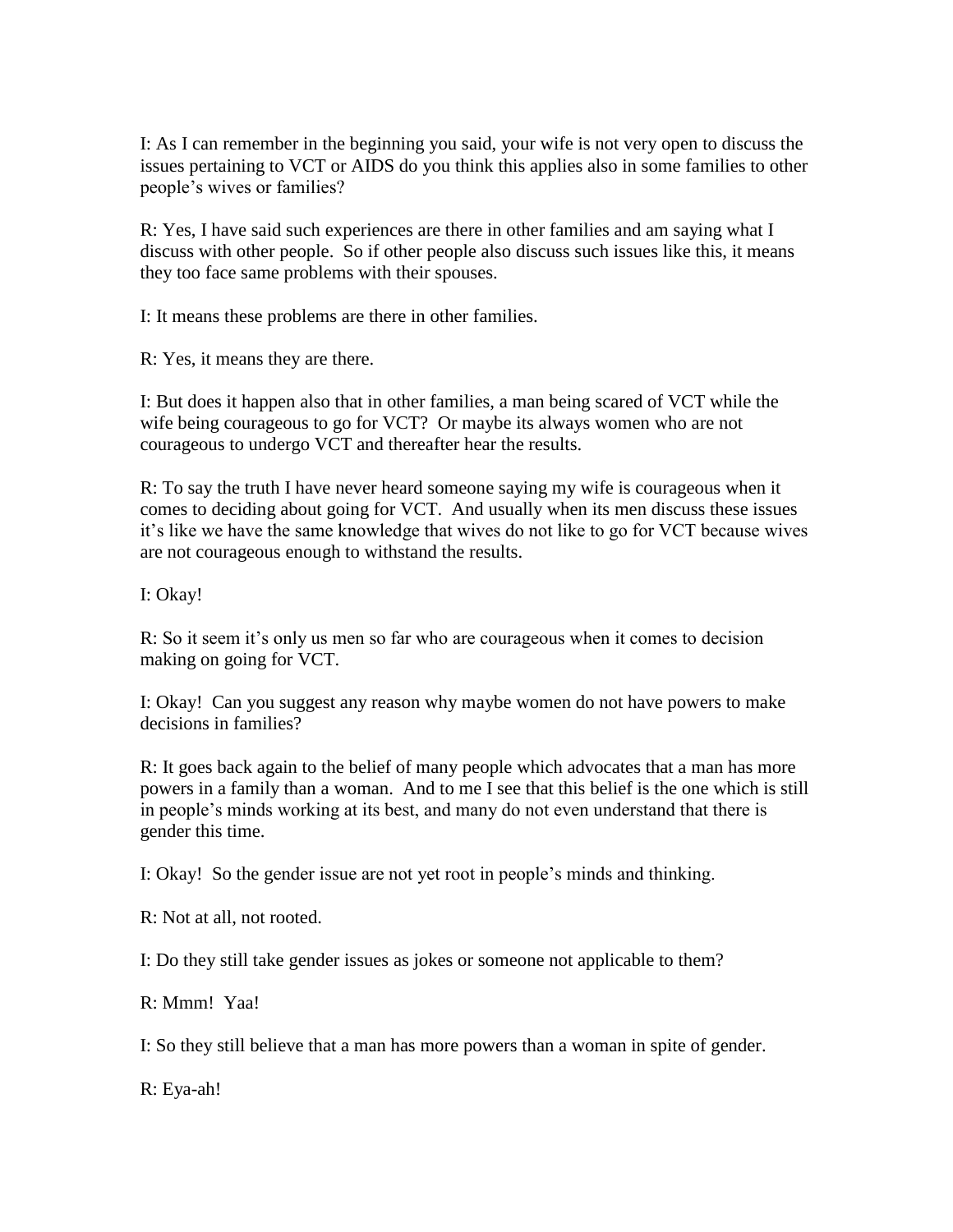I: I can see, okay! I understand these stories about VCT or AIDS have been talked over and over. But maybe some people are not free to talk about HIV when there are some children around in a family maybe because of the age of their children. In your case do you have children of any age whom you are able to discuss the VCT and kachilombo issues in their presence?

R: No, my chaps are all young.

I: But now I will ask you not as a client but as a village head because it is being announced on the radio that it is the responsibility of anybody to spread the news on HIV/AIDS prevention. Even hospital personnel also advise the same, that it is everybody's responsibility to spread the news about VCT and AIDS prevention. So what role do you play whether calling for an informal meeting or any other and inform people about VCT or AIDS prevention? Have you ever given your thoughts openly on the disease of kachilombo?

R: I have already told you that I am a courageous man and that I am open to everybody –

I: Open to everybody?

R: Yes I do tell everybody at anytime I feel I like telling someone.

I: Not waiting to call for a meeting?

R: Not at all, but anywhere I see that people have gathered or have met, I do tell people what is needed to be done, that they need to be tested.

I: Okay!

R: Because I do tell them of my part that I already underwent for VCT and am so and so. But as I have already told you that each time I tell people about my HIV positive status nobody believes, they usually take it as a joke.

I: So you mean you even publicly say it openly when you are at a meeting with a multitude of people? Indeed so open and tell them all this??

R: Do you think when I say I do say it publicly I tell to two people?

I: Eee! I thought only to few let's say people playing bawo.

R: No even when there are twenty people or even more.

I: It's really my first time to find a person like you who are so open especially if you take the closed culture of most Malawians who cannot reveal publicly about their serostatus especially as most of us would opt to hide than to tell people of our serostatus.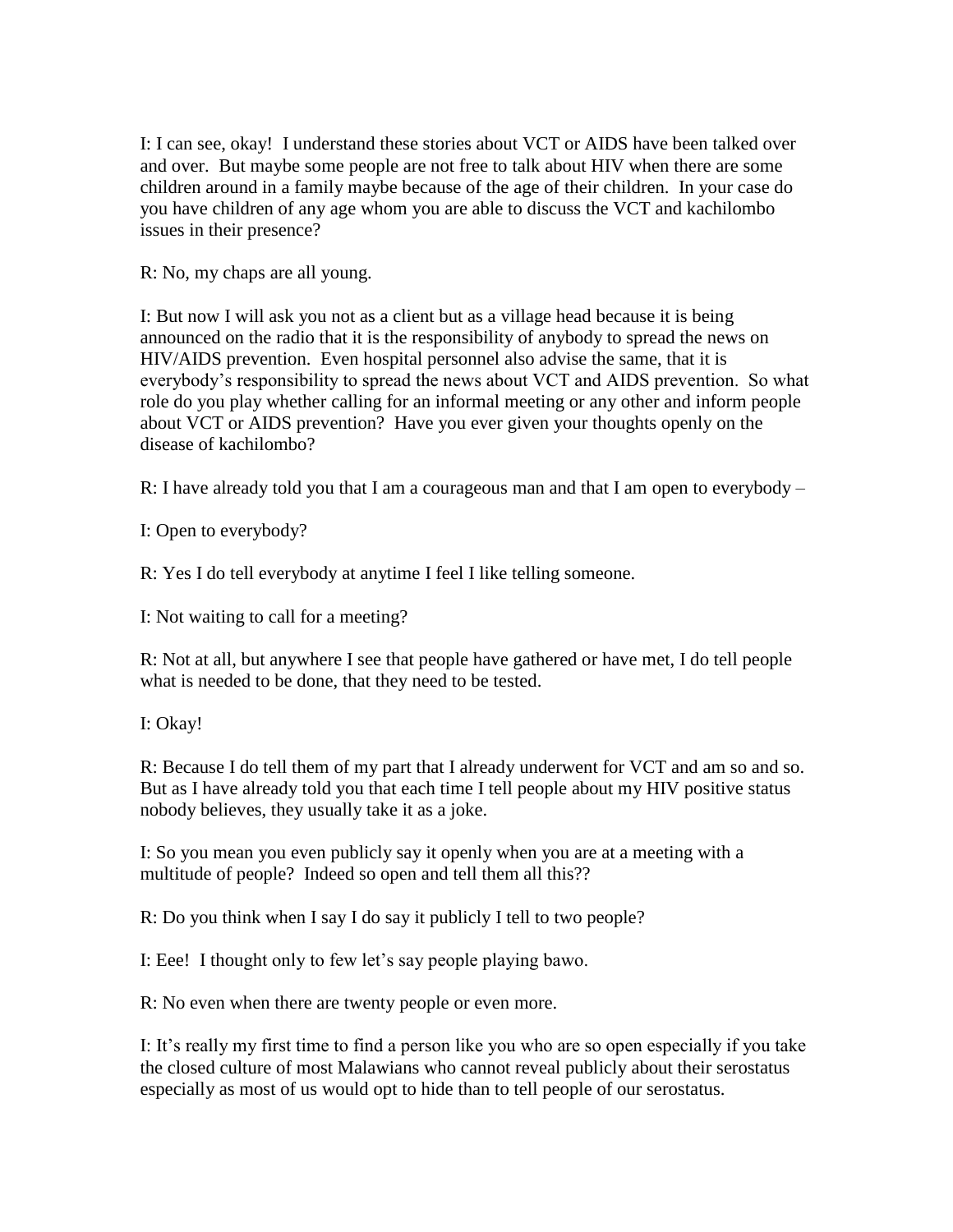R: To me I see no reason of hiding my HIV positive status here in the village because as people hear it tomorrow from other sources not me the owner, it shall be like gossiping, especially when I start getting sick.

I: Aah okay.

R: I do tell the people in advance of my sero-status, so that no one gossips when I become sick.

I: I think you are setting a very good example in spite of people taking it for jokes when you reveal to them that you are HIV positive. But I think those who are wise enough are able to pick two or three things that this man is saying something sensible and true, but also helpful to us who are not infected. On the same not of VCT do people understand the condom issue, especially when one can not abstain to use a condom during sexual intercourse? Or maybe people do not know what a condom is or its use?

R: Everybody knows about a condom, and everybody also knows that a condom is used to protect oneself from contracting the disease.

I: But when you ask people who own shops whether people are able to buy condoms during the day as compared to the night. Does it also happen here as well that people are afraid of being promiscuous if they buy condoms during the day and most people see them?

R: Yes it does happen, people are not comfortable to buy condoms during the broad daylight. Only that here we are lucky, we do access condoms from family planning leaders located in our nearest clinic or right here in the village. So people just opt to go to these family planning counselors and collect condoms at their convenient time.

I: Okay.

R: That's why maybe people do not go to the grocery and ask for a condom to buy.

I: Okay I can understand. But now when it comes to collecting condoms from these family planning people and imagine the family planning personnel is a man are women open enough to go and ask for a condom?

R: No. Women can't go and collect.

I: Is that so?

R: Yes, women can't go and take.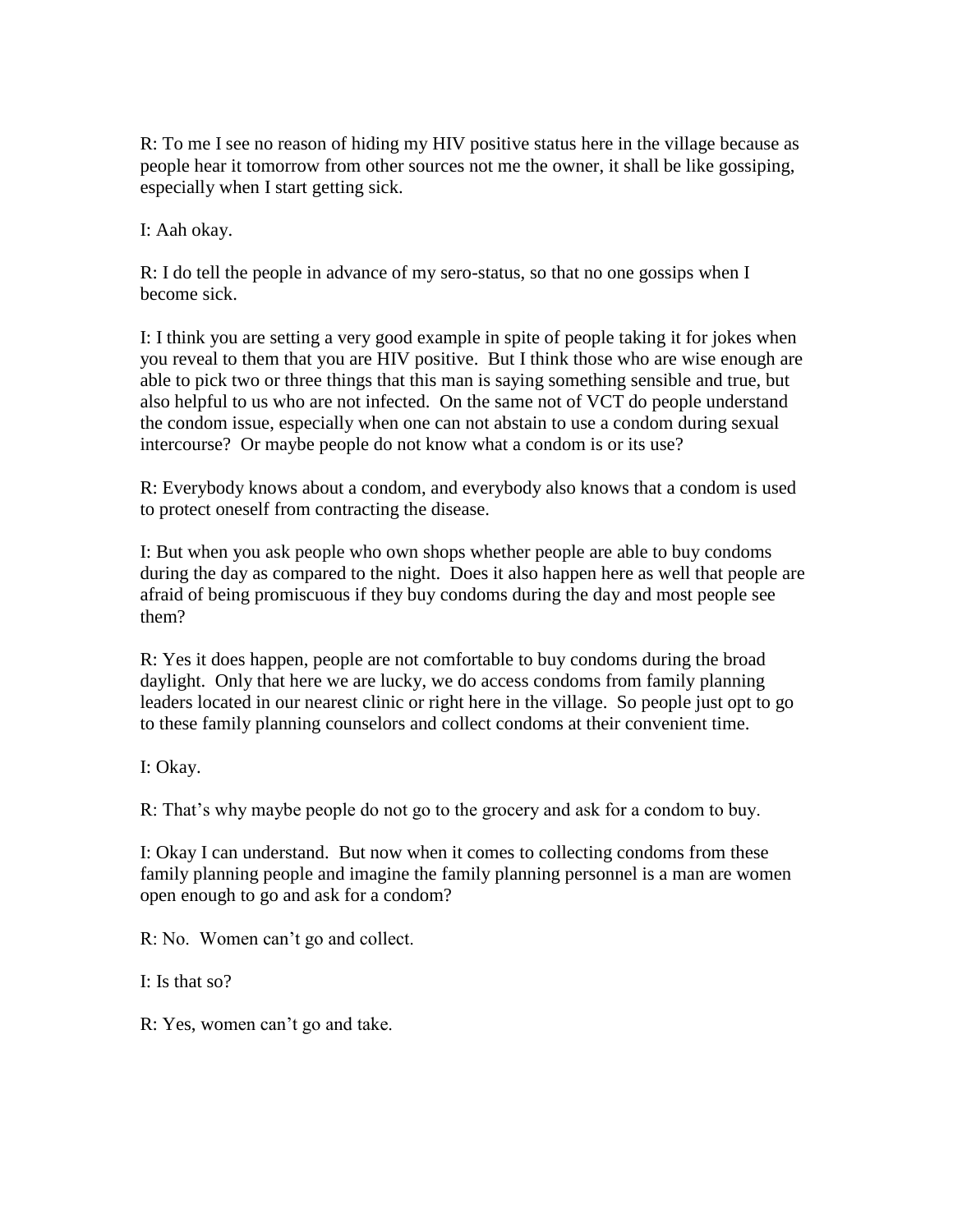I: Is it because of the same belief that men are more powerful than women in a family?

R: Eyah-a-ah.

I: But on the same issue of VCT, many people talk of abstinence as the best way of avoiding to contract the virus, but at the same time it's not easy for people to abstain. Have you ever heard of some couples who strongly advocate for abstinence as the sole way to avoid HIV?

R: Eya-a-a. All those ways people advocate for them. Others may follow the way of not having sex with other people apart from a spouse or others we gonna be using condoms. And there is nobody who refuses we all talk about these methods.

I: Okay.

R: Indeed!

I: Okay. But now as you have said that you know your sero-status, is it true that your wife still refuses to believe that you are positive, probably as you publicly tell people I hope she has already heard from people that your husband is HIV positive? How does she feel when she hears that your husband was here swearing sternly that he has the virus?

R: As I have already told you, my wife is in the same group of people who are refusing that I can't have the virus.

I: So even your wife takes it as joke?

R: Eee, she takes it as kidding, she does not believe or accept. And I tell you once more that there is no one who believes when I share with him/her that I am HIV positive.

I: Eee. [Interviewer laughs together with respondent] Echoing that we really have problems as Malawians to take some of these serious matters as mere jokes. But are you not wishing that one day your wife should understand you and she too should go for HIV test? Especially in the future as it might be gradual for her to come to understand.

R: But she refuses.

I: Is that so?

R: Because others are refusing even if the doctors come home, they still refuse that we don't want to be tested.

I: Okay.

R: Eeeh.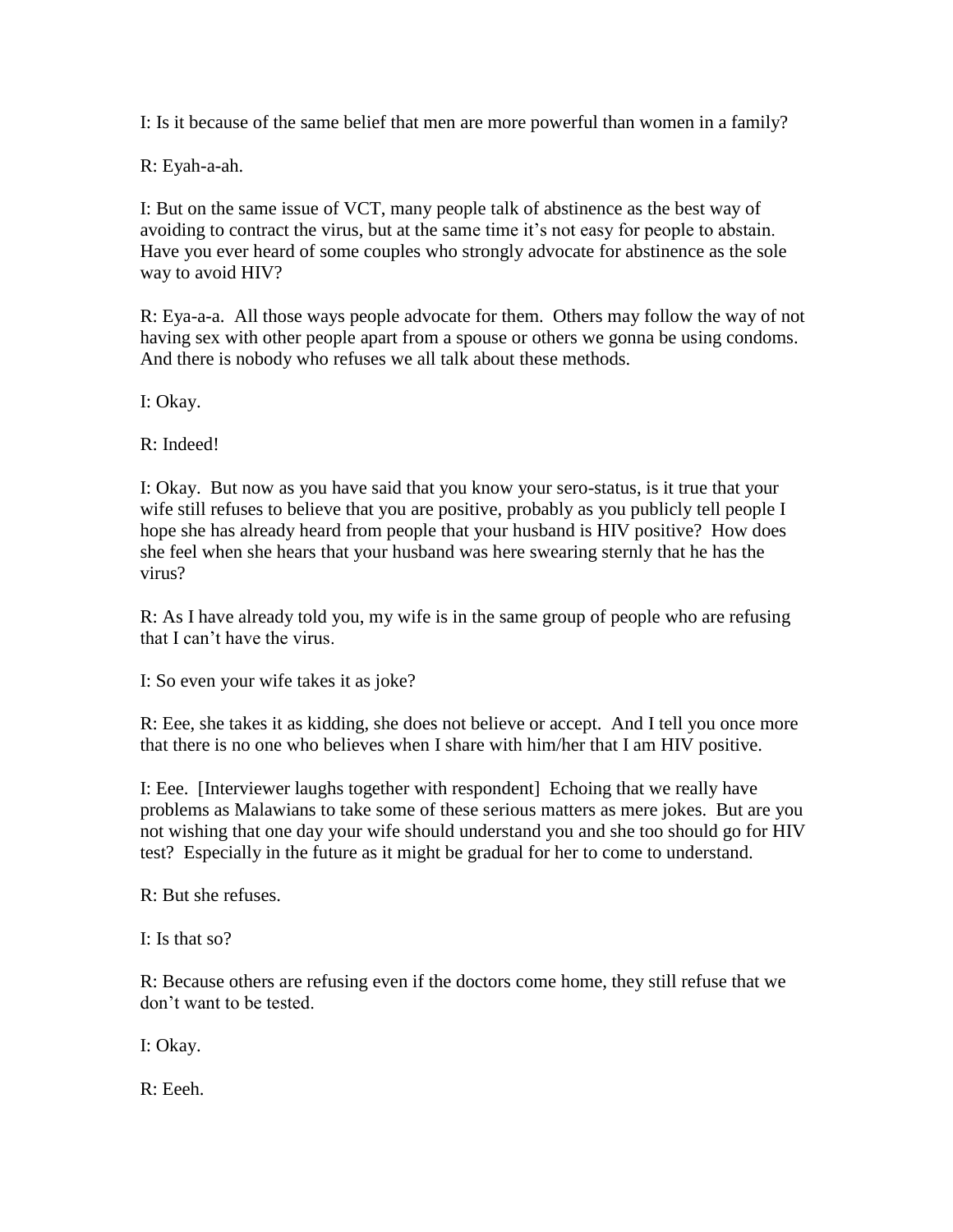I: You can imagine now if someone fails to have his/her body test when doctors follow home, what if you tell him to follow to the hospital in future?

R: She can't dare to go definitely.

I: Okay. I hope there VCT people started long time ago following you their clients since late 90s, and its good to hear your views on their performance and how they can improve some of the things that the project achieves the goal. For example in the first place you have said if the type of counseling. You mentioned that the first group of counselors was full of questions to the client than counseling the client.

R: Yes it was full of questions.

I: So it will be good for us to know what you need so that we improve as we come in the near future. Feel free to say anything which you feel we can improve in delivering our counseling services? Anything please, feel free. This is especially because paper work planned in office is different from what you may want when we come to you here!

R: The thing is when you guys come give us many questions. But now there are problems which you should expect to meet where you are going in the future. People think you are just wasting their time.

I: Eee!

R: You guys who come to interview us are making money, when you only give lifebuoy [soap] but not people have known that these people are using us. And in other village some clients are already running away, we do discuss where all this is revealed. Just as you came now, you may even ask me that who is Mr. \_\_\_, I may choose deliberately to say we don't know him, but am the one you are looking for. Why, because people have known that your study is going to yield a lot of money for those who are doing it. But you are just wasting precious time of us your clients. The research started some time back but there is no day a client form the village like me gained something or had profit from the research.

I: Okay. Is that the thinking?

R: Yes, there is need that a client too should be benefiting from the research. And clients see that giving them a bar of soap is nothing, because most of us clients are able to buy soap on our own. Further to that, the time these research people take to interview us is longer so much that we can find more money if we do piece work during these hours they interviewed us than the thirty kwacha which is equivalent to a bar of soap.

I: So you can earn more during these hours than sugar and soap?

R: Yes yes.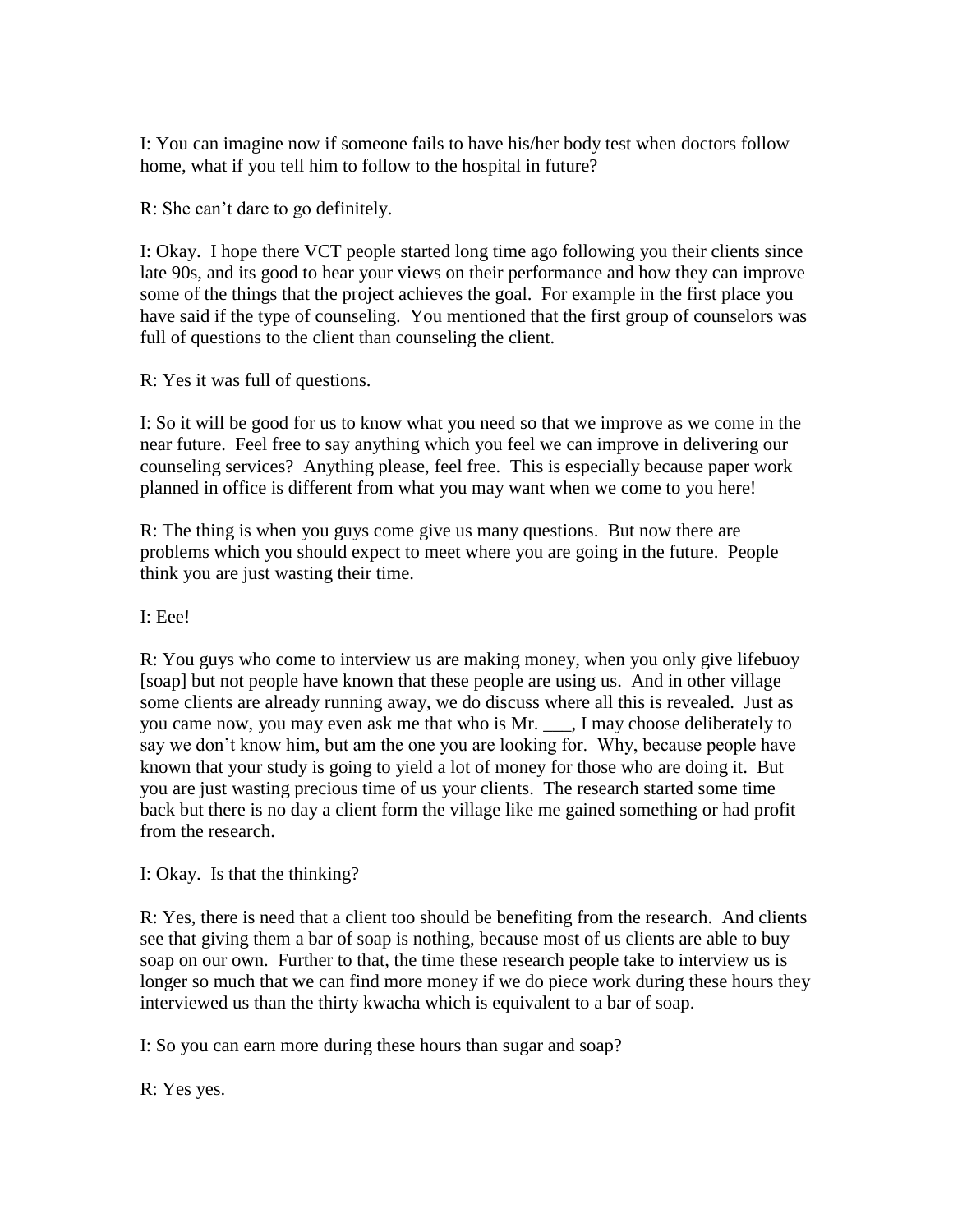I: Is that so?

R: And know that many people will not be answering you the truth from now onwards the reasons being what I have explained.

I: Okay.

R: But also when it comes to counseling. It needs a counselor to explain in details to the client so that the client understands the whole concept of being counseled. No posing a lot of questions like what do you think you should be doing in case you are found positive? What can a client answer? Nothing. And the client does not take such counselors as people who know their job, so he just thinks that these people wanted me to find my own solutions to my problems and further sees no real reason why these counselors came to counsel her/him.

I: Eee he!

R: By asking a client it seems they take the client to know answers, so I ask this question! Why did I allow to be counseled if I already knew the answers. These are some of the things making people to think the whole thing is not profitable to the clients but to the owners of the research.

I: Mmm. Okay.

R: Its only profitable to the owners of the research.

I: Mmm okay.

R: It's only profitable to the owners of the research because they are making money.

I: It's true especially on the issue of gifts the soap and sugar, I hope [think] you are not the first one, you should second or fourth to talk about soap and sugar are not enough. It's really good to hear your news on this. So what do you think we should be bringing as gifts to you our clients?

R: But what I believe of the people, let me give you an example. When they came last time I hope [think] in 2004, these people could do this. People need money. And that time, they brought the system of bottle tops where an amount of money was written for a person to raffle draw.

I: Okay, was that the way they did it?

R: Yes, they did so and for them they could say before you get tested select on bottle top from the plastic bag.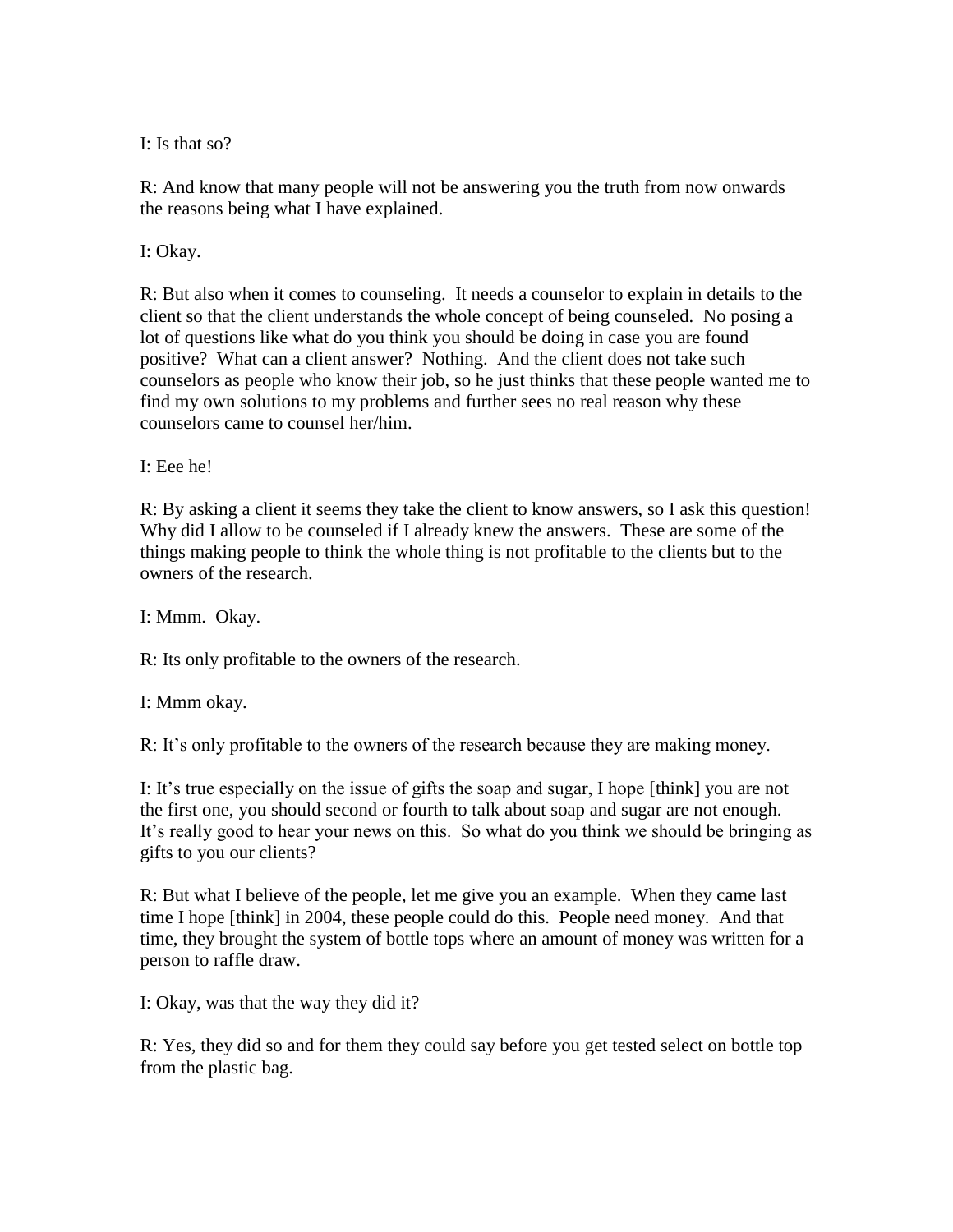I: Okay.

R: So the person could pick one at random and see the amount which is on the bottle top. So people were told that the amount of money written on that bottle top you have picked is yours.

I: So they could

## **End of Book 1 Start Book 2**

I: write either 200 kwacha or 800 kwacha.

R: Yes, yes, yes.

I: Okay.

R: So the person could see that am being interviewed by these people but they will give me something so the individual could be open enough.

I: Okay.

R: And confirm this, that money giving motivated people to answer compare how many people refused to be interviewed in 2004 and how many people have refused to be interviewed in 2006, you will see that in 2006 there are many who have refused.

I: Okay.

R: So this only shows that with poverty here in the village people need money in a thing they are undertaking. Not buying them something, no no. Just imagine the sugar you are buying us is ninety kwacha or ninety-five kwacha but if you can give the same person one hundred kwacha, he/she can be very happy than giving sugar.

I: Okay. It's really understood as money given can be used to buy your present need of the time.

R: Eya- aa yes, yes.

I: Rather than giving you sugar which is not your immediate need of the time.

R: Eya-a-a-a.

I: Okay. So when did the system change of money to soap and sugar? Did it change in 2004 or this time in 2006 when the came?

R: Things have changed this 2006.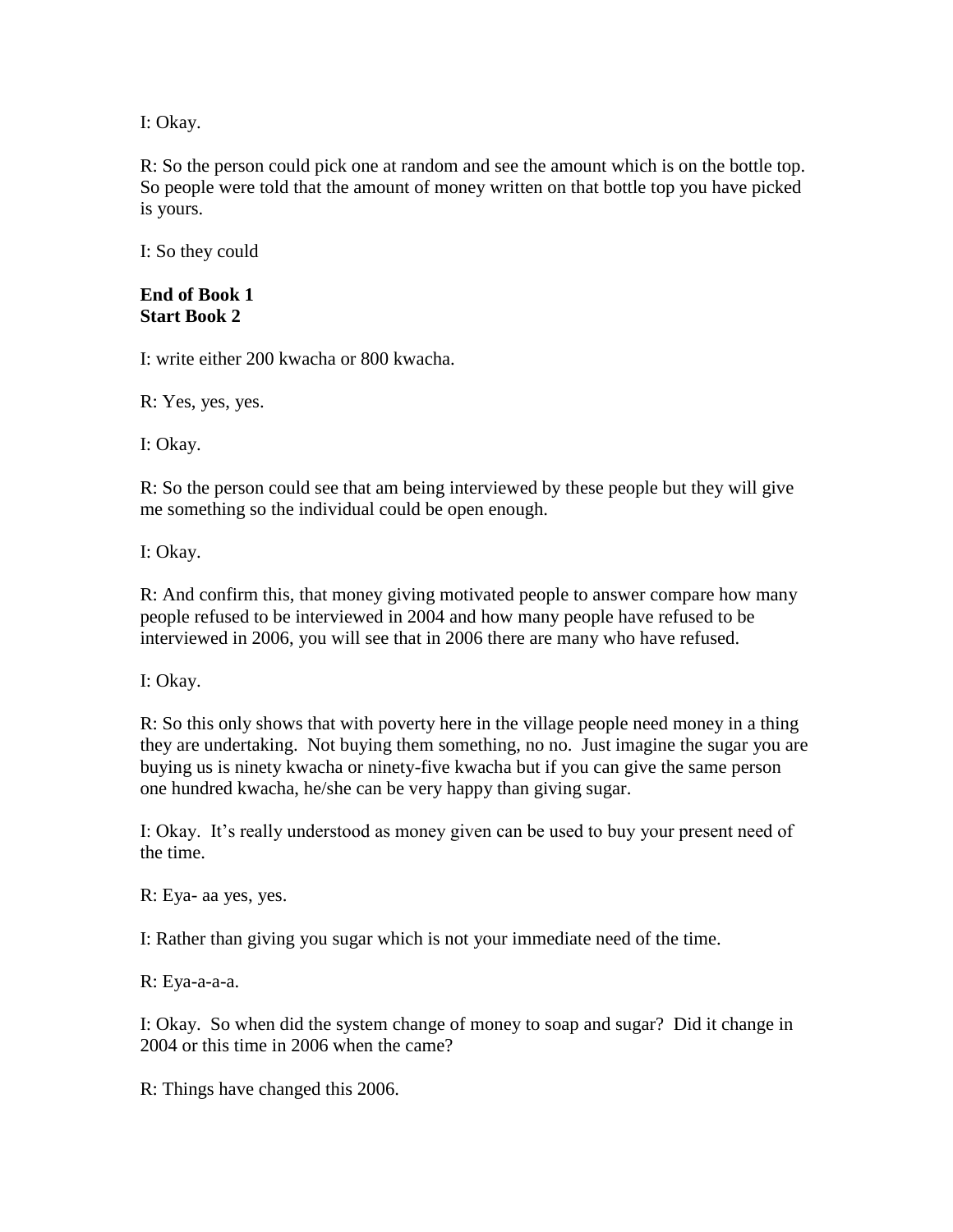I: Okay. You mean the soap and sugar has changed this 2006?

R: Yes.

I: Okay.

R: But I also see that in the same group of you guys there is no transparence. And now you have come with [Chichewa: mzungu] white supervisor (meaning Lauren).

I: Okay.

R: Me Mr. \_\_\_\_\_ as a village head. The VCT of your team has come twice to interview my people including myself, but me as a village head I have not been given anything for entering my village. It is expected to give certain gifts to me as a village head, but none was given. In the first place they came nothing was given now I gathered my people explaining to them that the VCT group will come but nothing has been given.

## I: Okay.

R: They also came telling me we are here Mr. Village head we want such such a person in your village, but no any gift was given for showing them the particulars of the people they were looking for in my village. This surprises me that what really happens not to be thankful to a person who is so kind like me? I have sent two people so far in your group to ask your bosses of what they think on this issue. Why are things like this? But there is no reply I get! And so, I have also reached that extent that I should be running away from you, or deny to interview me when you come again. Because all this is a wastage of time, nothing else.

I: Thank you for being open enough to air out your concerns, this is the day that such issues should be responded to.

R: This has happened this year and I can point at such people in your team that these are the guys who interviewed me but did not give me anything.

I: I think this will help us to know rather than telling us that the John you are looking for is not here when the one responding is John himself but because he is not willing he hides from us the interviewers.

R: Really people will be shunning away telling you we don't know so and so when such people are around and well known.

I: I need to thank you for being so open to respond to my many questions.

R: Indeed.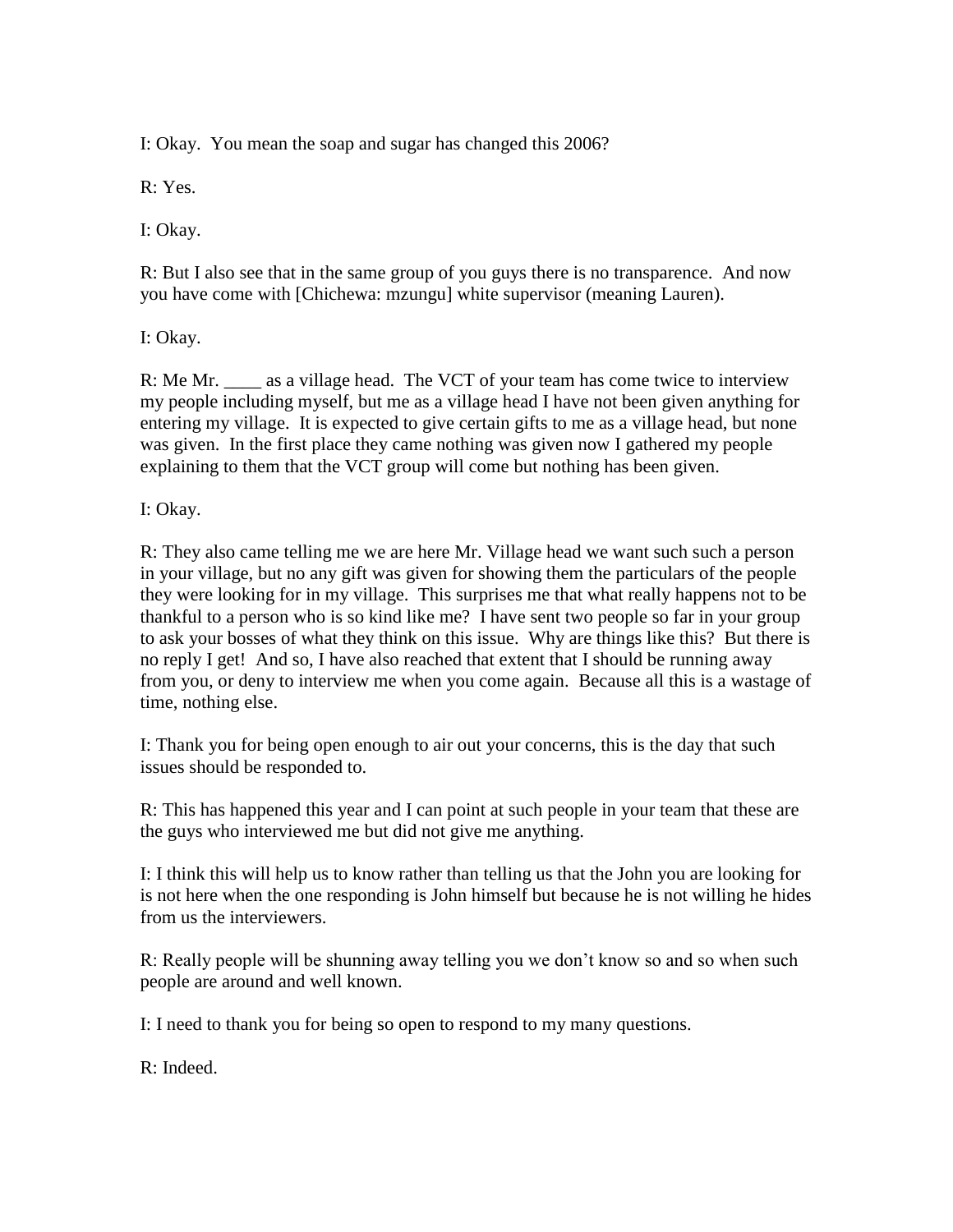I: And especially tipping us research people on what we should improve so that many people accept us when we visit you in your respect villages.

R: The other thing which also happens which renders your research not to go on well is this! When you find people chatting like you have found us here on the road, you just drop from your cars, not even greeting us, but go straight into the village.

I: Okay.

R: Without even bothering to ask the people you have found on the road. You straight go into my village without my knowledge is that so?

I: Mmm is it so?

R: But you are supposed to talk to me first as a village head and ask that we want to meet the following people. It is there that I will now direct you to say the house of so and so is that one and so on and so forth. Not just coming into the village going direct without the village heads knowledge.

I: Okay.

R: Now if you come back to us after you have failed to find the people in your study you were looking for, it will be difficult for us to help you scout them.

I: Okay –

R: So this ever happened and we told some of your group that never come again to this village. Because you don't have respect for the village.

I: What did they ask you?

R: They asked me who is the village head here after failing to trace their clients.

I: Okay, was it so?

R: If they had asked, the people they were looking for were right there at the group where I was. This is really something which makes your research not to go on well. Like the case of a person whom you just pass him and only to ask him later, he can hardly tell you the truth. He only can say go to where you think you will find those you are looking for.

I: Okay.

R: Ya-aa-ah.

I: Okay. Thank you for revealing all this.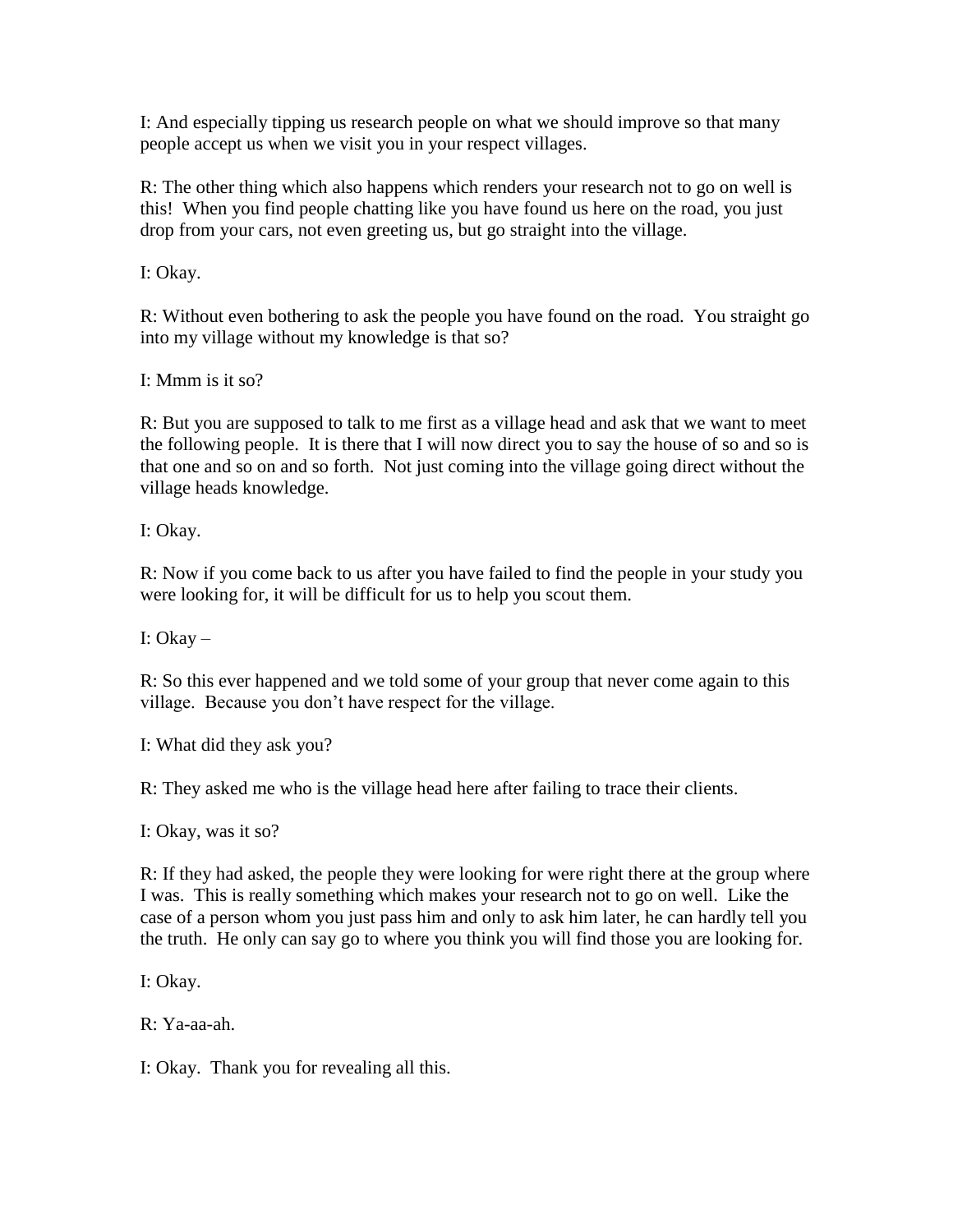[Some noise in the background]

I: But when it comes to counseling your only problem is that the counselors should not put many questions? But rather counseling proper? What do you say?

R: Yes, not too may questions.

[Some noise of children calling one another in the background]

I: Of course it's unfortunate that it happened that way, on people who counseled you that they had more questions than counseling. But I believe people who are sent here for VCT are well trained to do their job of counseling perfectly, but why did it happened that way I don't know.

R: Mmm.

I: But you also said to you its good that one tests or undergoes VCT to know what is there in his body. So that you know how to handle yourself. But also people do receive some medicine if they know their sero-status when they go to the hospital. In your case, have you had the chance of receiving some medicine?

R: Not yet.

I: So you have any document which was given to you explaining your condition?

R: Yes I have the document.

I: Have you reached that stage of benefiting from the drugs?

R: Not yet, I was explained to that you can only go to the hospital when you are not feeling well.

I: Okay.

R: So since the time I was told of my status I have never been sick.

I: Okay.

R: Indeed.

I: Now having had the chance of being entitled to drugs as you have the document which you can show to the hospital in case of sickness, haven't you shared with your friends as that being advantageous to people who were tested? Especially as you have the letter confirming your status you are different from the one staying in that state of happiness.

R: Yes, yes.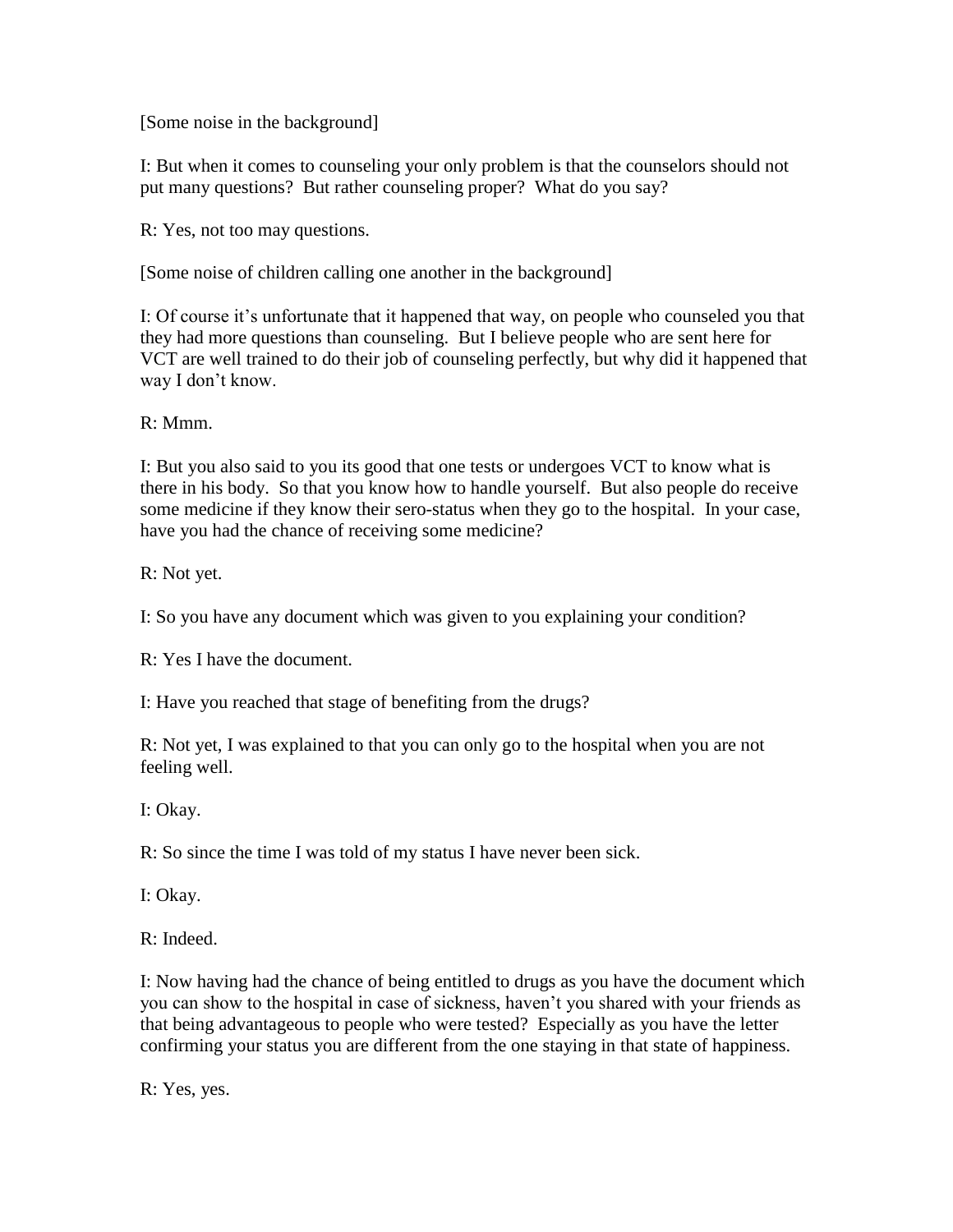I: Because whenever you are sick you are always conscious to go and have your blood tested if you can start ARVs so have you ever shared this experience? And especially that people who are positive with documents are entitled to free drugs. Have you ever shared with your friends?

R: No, I have never done so.

I: Okay.

R: I have not done so because people think I am kidding when I tell them.

[Interviewer and respondent laugh]

I: Okay.

(Respondent goes away for a while as to attend to some customers)

R: When I tell people to come and see my letter which I have been given confirming my sero-status people refuse, do not believe.

I: Okay.

R: Maybe their problem not to believe is because I talk of my positive status in public parallel to their expectation of hiding such sensitive issues.

I: Okay.

R: Especially that I talk of my positive status almost everyday and now people have just reached that extent of taking me for granted that am talking.

I: Is that so always?

R: No, there are others who learn a lesson from my stories, saying may this guy is saying the truth and maybe lets get tested as well. And other choose to go to the hospital as they are not part of this research. It's still different to find out at your own home and you walking a long distance to the hospital.

I: Okay, mmm!

R: I think many will be lazy to go to the hospital walking long distance as compared to following you at home.

I: Okay. So do you have any near hospital here at Mkanda or its only Mchinji boma?

R: It's only Mchinji boma basi.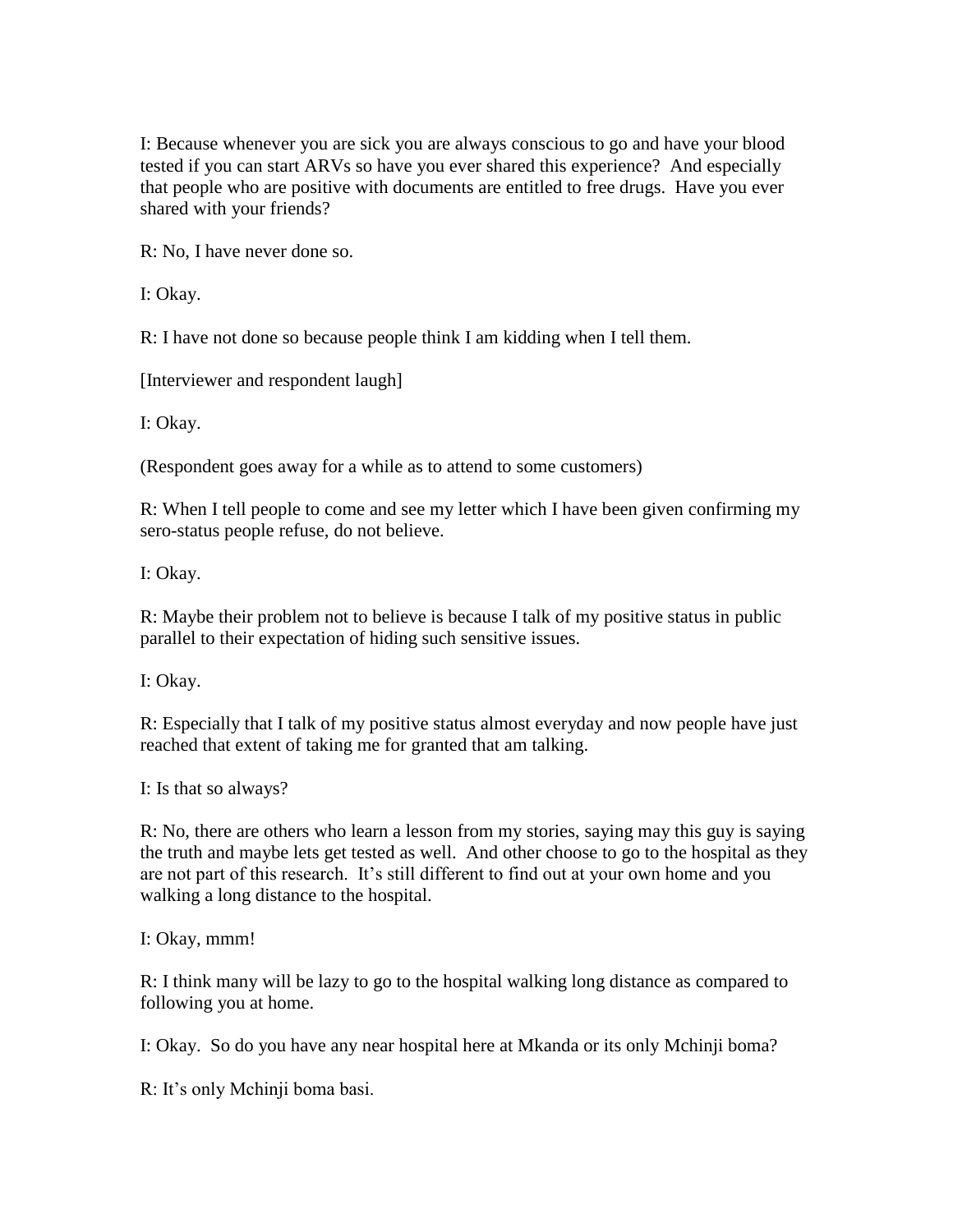I: Okay.

R: Mmm. We have a clinic at Mkanda.

I: Do they do VCT?

R: Yes people say they do, but I can point anybody who has ever gone there to have his blood tested.

I: Is that so?

R: Yes.

I: Can we say that some people are not comfortable because they prick when doing blood test?

R: No people are not afraid to undergo blood testing because of mere pricking but the reasons are the one I gave you in the beginning.

I: Okay I remember. Do you have any questions or comments on whatever we have chatted in this interview before we part?

R: To me I don't have a question even a comment. But my only complaint is when they chatted with me almost two journeys they came without giving me anything. For this reason I really wish I had know who is the boss of this project you are doing.

I: Okay.

R: If I can know him/her I would be glad to ask why didn't you give me anything as a village head for coming twice into my village interviewing me as a client but also entering in my village as a village head? I would wish to ask him/her to say is it your policy or was I just overlooked or oppressed? And if I was oppressed what was due for me?

I: Okay, I will deliver all this to the responsible people.

R: Because this in the end even today I wanted to openly tell you that today don't interview me because am not seeing any profit in being interviewed by you guys.

I: Is that so? Sorry.

R: Indeed I really wanted to refuse today.

I: I should thank you for being so open to speak your mind, but also that you being a village you are the mouthpiece of your people's thoughts.